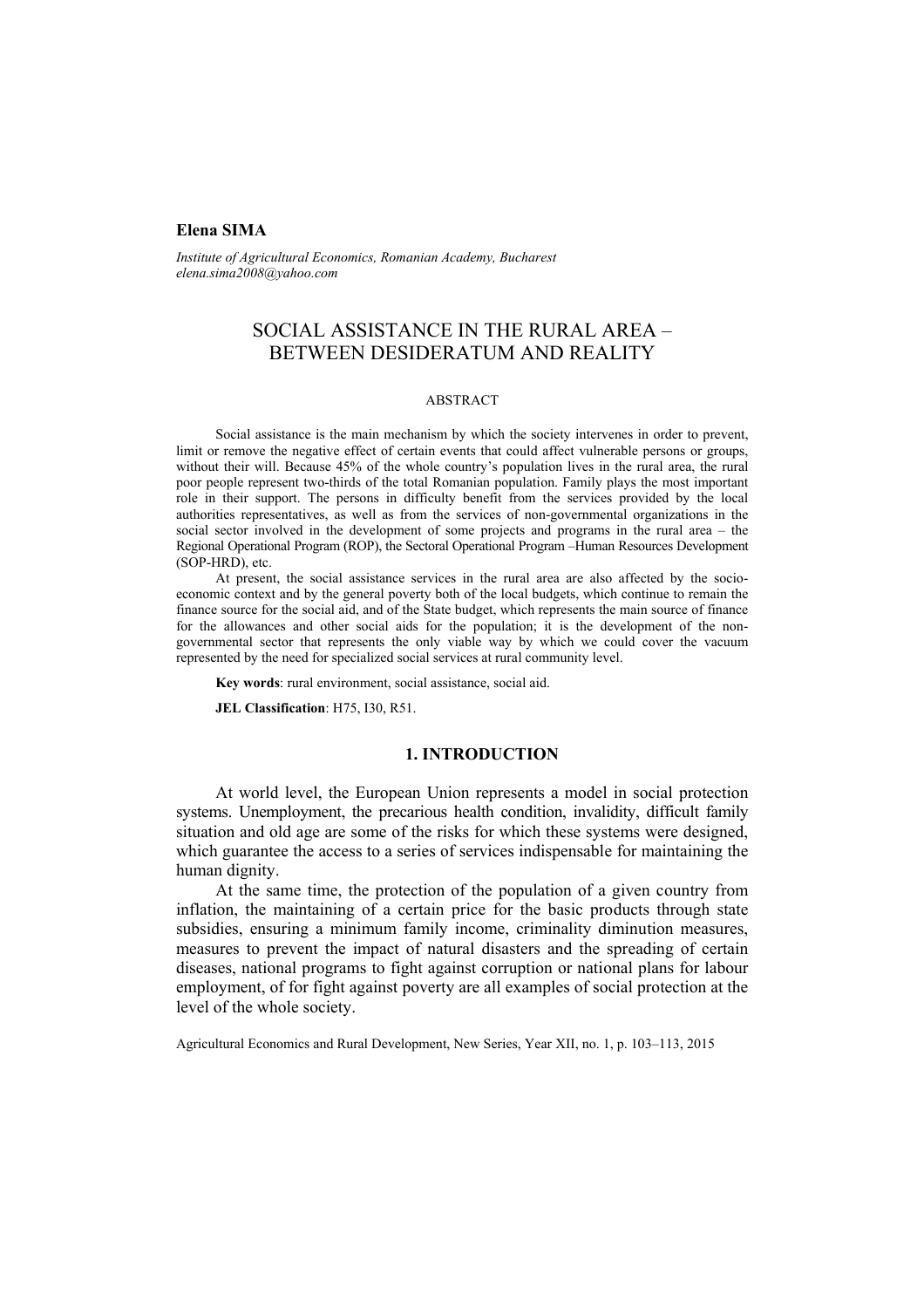One of the social protection objectives has in view the reintegration into normal life of the persons benefiting from assistance through: the activation of own resources, identification of the optimum modalities to face the problems, promoting certain solutions to reduce the time marked by the risk situation. In view of the social integration, the social need represents the totality of requirements indispensable to each person for ensuring the life conditions.

Although the organization and financing of the social protection systems are in the Member States' competence, the European Union has a special role in this respect, by introducing the legislation on the coordination of the national social security systems, mainly as regards the mobility inside the European Union. The European Union also committed itself to promote a closer cooperation among the Member States for the modernization of their social protection systems, which are facing similar challenges.

#### **2. STATE OF KNOWLEDGE**

The social protection concept was first introduced by John K. Galbraith and it defines the protection policy for the less-favoured population categories, through measures that target a decent life standard for these population categories. He considers that the most urgent measure is "providing the right to have a guaranteed or an alternative income for those who cannot find a job".

As international law element, in the year 1952, the International Labour Organization adopted, by Convention no.102, the "social security" concept that comprised the social security and the social assistance as complementary elements.

At present, the social protection actions are designed for ensuring a basic living standard for all people, regardless of the means they have at their disposal and they target several areas in which collective efforts are necessary, namely: health, education and training, culture, recreation and leisure conditions, social political environment, in a word, the social living conditions.

The main categories of persons who ask for social protection are the following: the unemployed, the disabled people, the children and the young people. The complementary social protection refers to: death, incapacity for work and vocational disease.

In Romania, the social policy is a concerted policy, coordinated by the *Ministry of Labour, Family, Social Protection and Elderly People* supported by the activity of other Ministries such as the *Ministry of Health and the Ministry of National Education*. 1

The activity fields of the national social policy are the following:

– the labour force market (including unemployment) and the wage policies;

– pensions and other social security rights;

1 http://www.mmuncii.ro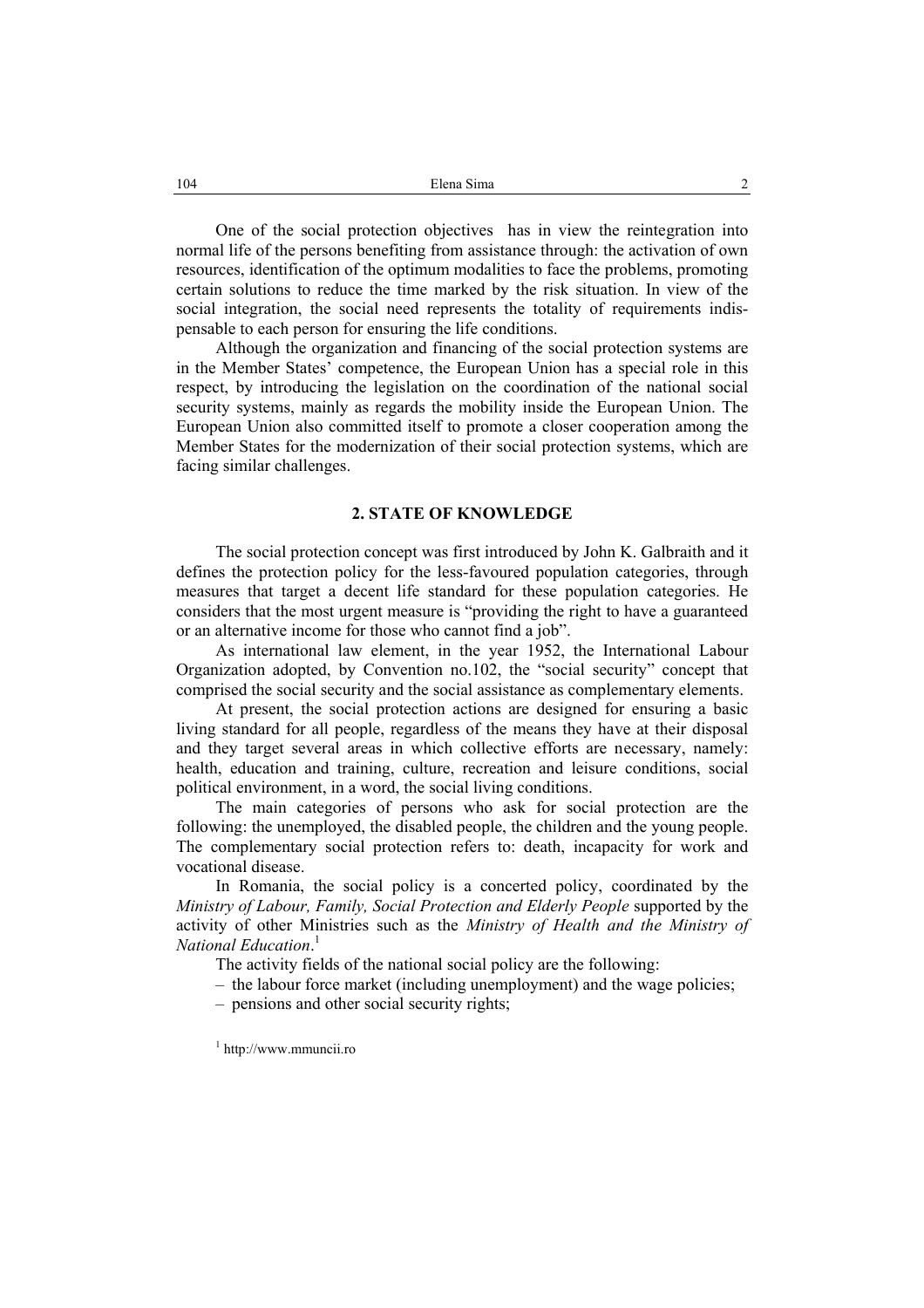– social assistance and family policies;

– working relations, job security and health.

To these four areas of which mainly the Labour Ministry is responsible, the following are added: health insurance; dwelling and habitation policies; education policies; social policies in the field of probation/social reinsertion of criminal people and other social policies of which other ministries are responsible .

Each of these areas has its own legal and institutional framework, its specific problems and priorities of action.

In the field "*social assistance and family policies*" there are three sub-areas:

- social assistance services,
- social assistance for elderly people and
- fight against social exclusion.

For each of these sub-areas there is an adequate legislative framework and responsible institutions for its implementation.

The concerted coordination of social assistance was accomplished by the passing (starting with the year 2003) of the N*ational Authority for the Disabled Persons, of the National Authority for Child Protection and Adoption*, of the *National Agency for Family Protection*, of the N*ational Agency for Equal Opportunities for Men and Women* into the subordination of the Ministry of Labour, Family, Social Protection and Elderly People*.* 

At local (county and locality) level, the social assistance system is integrated and unitary. The local authorities get well-defined responsibilities both in establishing the social assistance rights and for providing financial support and services.

The child and disabled people protection activity is the responsibility of the general directorates for social assistance and child protection under the subordination of the county councils.

From the point of view of the activities carried out, social assistance is organized into: social assistance payments (family allowances, aids and indemnities) and social services.

**The social assistance payments** represent financial transfers that can be granted on a determined period and comprise:

- family allowances,
- social aids,
- indemnities.

Family allowances are given to the families with children and have mainly in view birth, education and children care, under the following forms:

– the child benefit, foreseen by Law no. 61/1993;

– the complementary family allowance, foreseen by Government's Emergency Ordinance (GEO) no. 105/2003;

– the support allowance for mono-parental family, foreseen by GEO no. 105/ 2003;

– the newborn benefit, foreseen by Law no. 416/2001;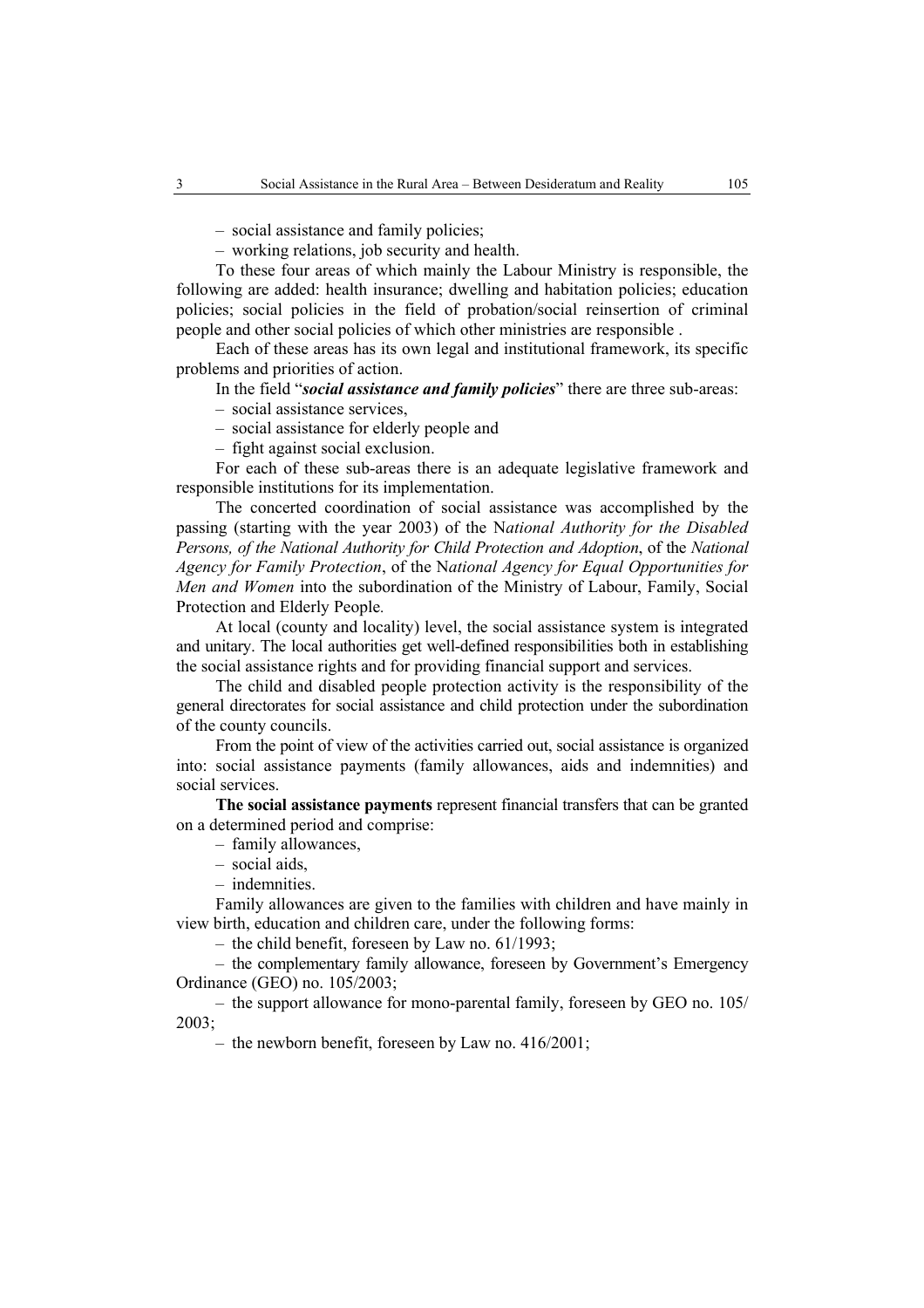– the monthly foster care benefit, foreseen by GEO no. 26/1997 and Law no. 272/2004;

– child-raising allowance for children up to 2 (3) years old;

– a monthly incentive pay for child raising for children up to 2 (3) years old.

The aids are payments in cash and in kind to persons or families whose incomes are not sufficient for meeting the minimum basic needs and take the following forms:

– social aid granted on the basis of Law no. 416/2001 on the minimum guaranteed income;

– aid for dwelling heating granted on the basis of Government's Emergency Ordinance no. 5/2003 on granting aids for heating the dwelling, as well as certain facilities for thermal energy payment, subsequently modified and completed;

– aid in cash for the purchase of an individual central-heating plant or of an automatic gas burner, on the basis of GEO no. 91/2005 on the setting up of the program for granting certain money aids to the population with low incomes who use natural gases for heating the dwelling;

– aid on reimbursable basis for refugees.

The indemnities are granted to eligible persons for favouring social inclusion and ensuring an autonomous life under the following forms:

– the social benefit for the blind adults with a severe or strong handicap;

– the indemnity for the person accompanying the blind adult with severe handicap;

– the indemnity for the blind adults with severe handicap who are wage workers;

– the indemnity for the adults with severe or strong handicap, other than the blind;

– the monthly food benefit for the children and adults with HIV/AIDS.

The funding of social assistance payments mainly come from the state budget and from the local budgets, in conformity with the special laws that regulate these payments.

The **social services** represent the complex aggregate of measures and actions used to address the social needs of persons, families, groups or communities in order to prevent and surmount certain difficult, vulnerability or dependency situations for increasing life quality and promoting social cohesion.

The social services, together with the social payments, as well as other social security systems, intervene for solving up certain problems that potentially can generate social exclusion.

The social services are ensured by the authorities of the local public administration, as well as by natural persons or legal entities, both public and private.

The supply of social services is based on principles such as: social solidarity, focus on family and community, global approach, community organization, partnership, complementarity and team work.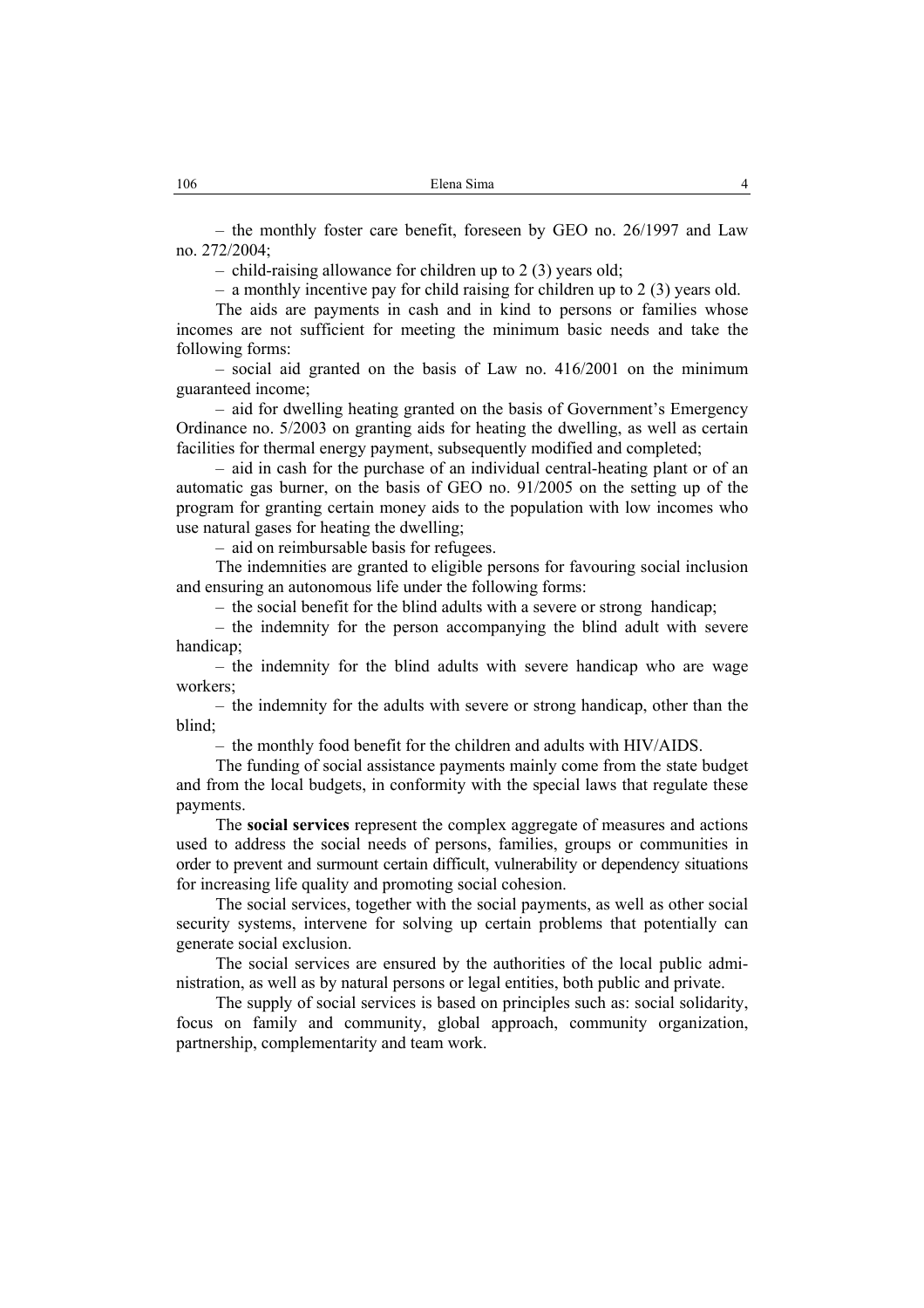As great types of services these are:

– services with primary character that have as goal the prevention or the limitation of certain difficulty or vulnerability situations that could lead to social marginalization or exclusion;

– specialized services aiming at maintaining or developing of the individual capacities to overcome a difficult social situation.

The funding of social services mainly comes from the local budgets, state budget, beneficiaries' contributions, sponsorships and donations.

The social services are strongly affected by the socio-economic context, by the general poverty of the local budgets that must contribute to financing part of these social services. The external financial resources are ensured through structural funds and the cohesion fund (Regional Operational Program – ROP – Priority Axis 3, POS-DRU etc.).

The local public administrative authorities can establish, by local council decision, social protection measures from the local budgets. The local context regarding the social assistance system and child protection has two components:

– protection and promotion of children's rights;

– protection, integration and social inclusion of the disabled adult persons.

*The strategy* regarding the "*protection and promotion of children's rights*" component has the following target groups:

– children in their own family having in view the elimination of the risk and difficulty situation;

– children Romanian citizens who are abroad;

– children who benefit from a form of protection under the conditions of legal regulations;

– children at risk (abandoned, abused, neglected, consumers of drugs);

– children/young people under high marginalization and social exclusion risk (children who committed an illegal action and do not bear the sanction stipulated by law, homeless children, children who are victims of kidnapping or any exploitation form and of the traffic with human beings, rroma children, etc., children/young people consumers of psychotropic substances, teens and young people who benefited from a protection measure, including the disabled ones);

– families in difficulty;

– community;

– institutions, local authorities, NGOs;

– professionals in the field.

*The strategy* on the "*protection, integration and social inclusion of the adult disabled persons*" component has the following target groups:

– disabled – institutionalized persons;

– disabled persons – not institutionalized;

– their families;

– homeless persons;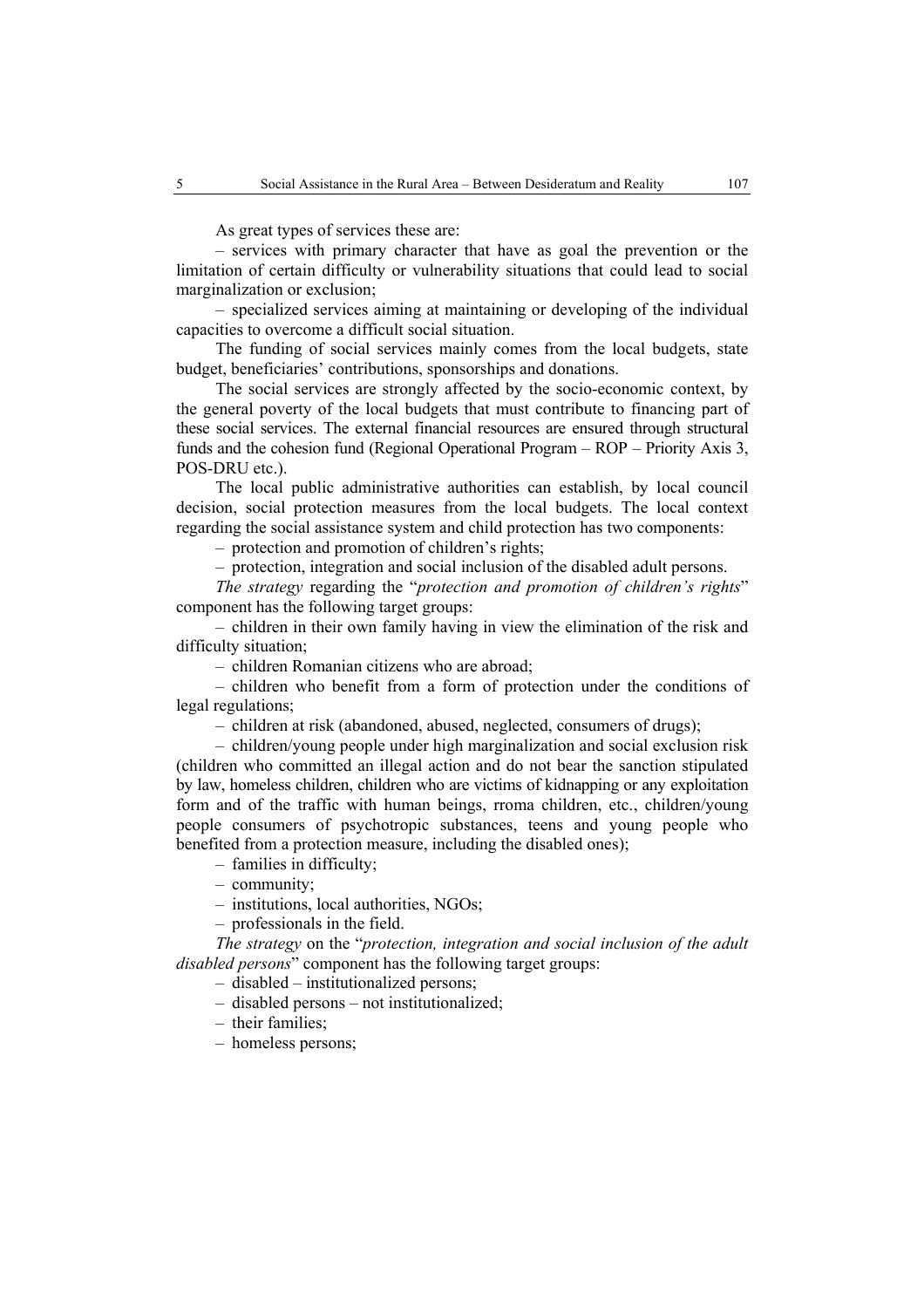– elderly people in a difficult situation;

- community;
- local authorities, NGOs;
- associations of disabled persons;

– specialists in the field.

The responsibility for the implementation of the strategy on the social protection of the unemployed rural population (children and adults in difficulty) equally belongs to:

- the General Social Assistance and Child Protection Directorate,
- the Local Public Services for Social Assistance,
- the Local Councils,
- the County School Inspectorate,
- the Public Health Directorate,
- the Labour, Social Solidarity and Family Directorate,
- the County Police Inspectorate,

– the Public Prosecutor's Office and the law courts.

The General Social Assistance and Child Protection Directorate has the responsibility to promote the rights of all children, to monitor their observance, to promote the equal access to health care, education, vocational and social assistance services for the persons in difficulty, so as to eliminate the risk of their marginalization and social exclusion, to mobilize the community resources having in view to maintain/rehabilitate/the social functionality of the person/family/ community in difficulty.

The services and institutions mentioned above have the responsibility to integrate into their own strategies and directions for action the goals specific to the area of activity mentioned in the county strategy on the children's rights and the adult rights.

### **3. MATERIAL AND METHOD**

The citizens protection system represents the set of actions, decisions and measures at society level for the prevention, diminution or removal of the consequences of certain events considered as social risks linked to the population's living conditions. In conformity with the standards of the international organizations (UN, UNESCO, ELO), the following parameters are measured in establishing the living standard: the material living conditions (employment, incomes, working conditions, dwelling, clothing etc.) and the social conditions (health, education, culture etc.).

According to the EUROSTAT methodology, the social protection expenditures must cover risks such as: diseases/health insurances, disabilities, old age, family/ children, unemployment, dwellings and social exclusion.

The impact of the social programs is assessed on the basis of three dimensions: the target of the allocation or the share of social assistance funds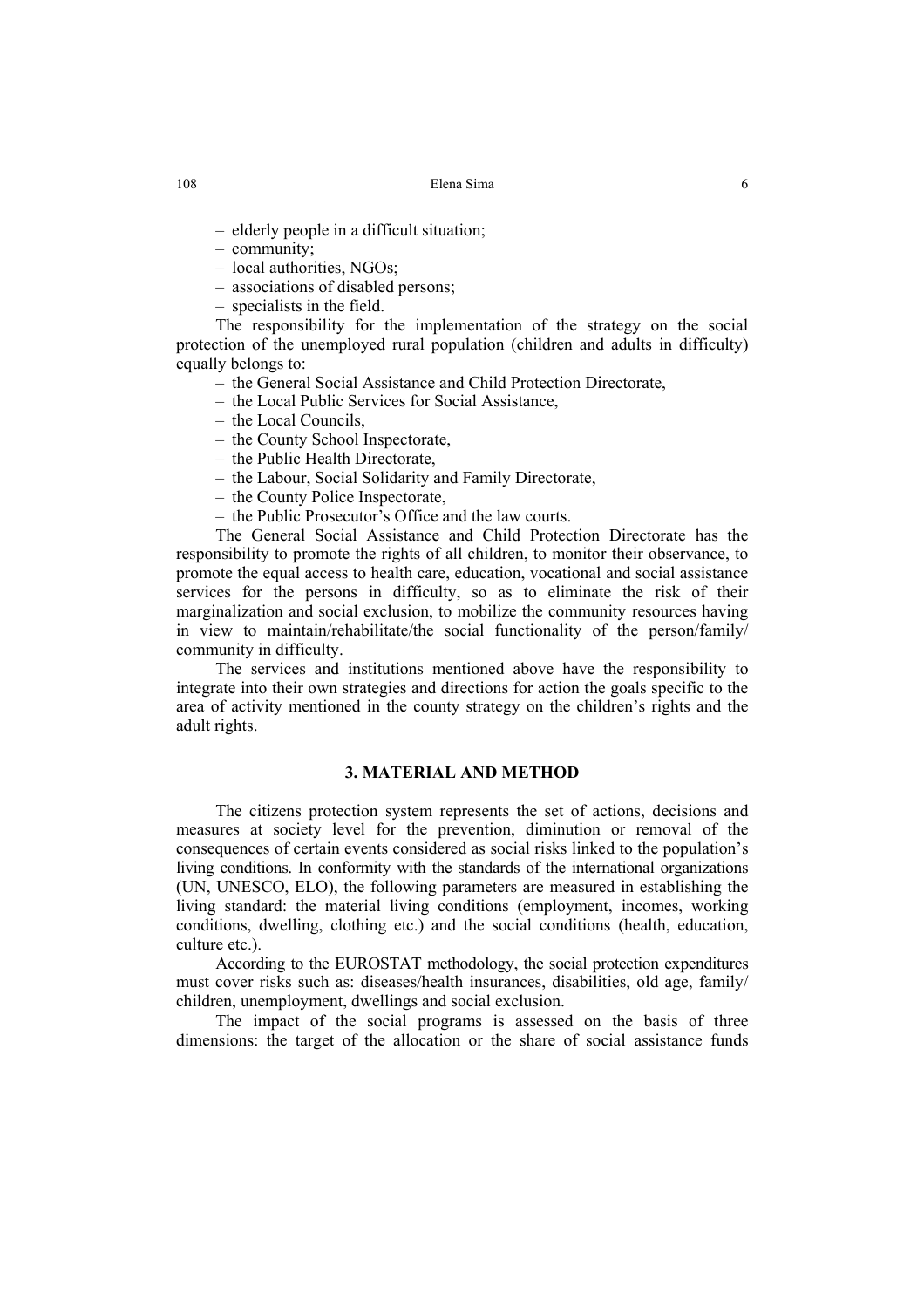benefiting the poor population; effectiveness or share of allocations in the poor population's average consumption and the coverage degree or the share of the poor population receiving the respective allocation.

Social assistance operates according to another principle different from the social security: it is based only on funds coming from the state budget or from donations of volunteers and of international institutions. The assistance does not presuppose a previous financial contribution on behalf of the socially assisted person; it is based on the solidarity principle and presupposes the evaluation of the assisted person's needs.

### **4. RESULTS AND DISCUSSIONS**

The socio-economic transformations in the last decade resulted in several evolution patterns for the Romanian rural space, going from *the form of the developed rural area* – of the peri-urban area around the cities, to the *traditional rural area* – where large-scale subsistence farming prevails.

Through its almost 10 million people with their domicile in the rural area, representing 45% of the total population (NIS, 2010), Romania is the state with the highest share of the rural population in the European Union, being followed by Poland and Bulgaria (EUROSTAT, 2009). This population is living in almost 13,000 villages, which belong to 2,700 communes from the administrative point of view. The communes are small, most of them having less than 3,000 inhabitants.

In the period 1990-2010, the rural population decreased by over one million, from 10.8 million persons to 9.6 million. This decrease can be explained both by the two demographic processes resulting in the population change (natural movement and migration), and by declaring certain rural localities as towns (Law no. 83/ 2004).

At the level of the economically active rural population, the share of the workers in agriculture, according to the official statistics, is about 60% of total population in this category (NIS, 2010). In this respect, the World Bank studies in the year 2005 showed that about one-third of the EU farmers were found in Romania, yet the total farm production obtained represented only one-tenth of that at Community level, in that period. After Romania's accession to the EU, this ratio remained the same.

The land restitution process has placed the agricultural land into the ownership of the small-sized households. A great part of those who received land through the land restitution process do not have the necessary skills and experience, do not have enough money and even the physical capacity to practice commercial farming.

With all these, the farm income (both in cash and in kind) is the most important income source for the rural households, followed by wages, social security transfers (mainly pensions) and social assistance payments (family allowances, aids and indemnities).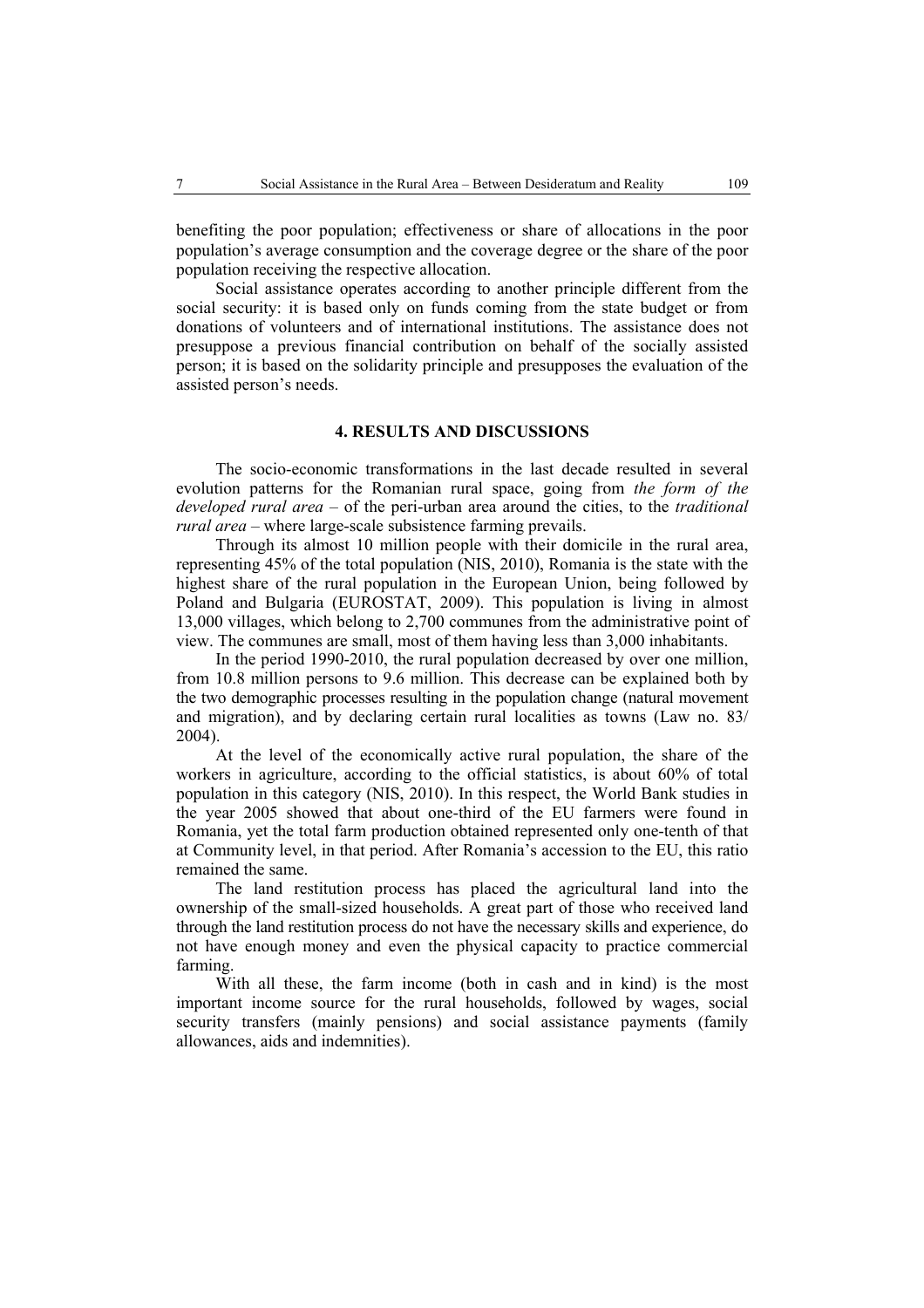In general, the rural population has worse living conditions than the population living in towns. Poverty is a critical problem in the rural communities. In the last years, the relative poverty risk in the rural areas was higher than the poverty risk in the urban areas.

Many of the self-employed workers in agriculture are members of agricultural subsistence holdings, and many holdings from this group have a pensioner as farm head, benefiting from a certain protection from social security programs, which are relatively well targeted.

Due to the high self-employment level in agriculture, the official nominal unemployment rate in the countryside is much lower than in the case of the urban population. Long-term unemployment is firstly an urban problem, while in the rural area the major issue is underemployment combined with the low productivity of the present agricultural jobs.

A special category of population under high poverty risk is represented by the farmers living on a small pension. Although the value of the farmers' pensions doubled, their purchasing power significantly deteriorated and currently the pensions are insufficient for the elderly rural population.

The dwelling comfort is much lower in the rural areas compared to urban areas: most peasant houses are built from adobe ("the building material of the poor"); they do not have running water, they do not have bathrooms/shower or toilet inside the house. The rural households have a much poorer endowment in durable goods (e.g. washing machine, refrigerator, TV set, automobile) compared to the households in towns.

*The social assistance activity at the level of the rural communes* most often consists only in the work of the *social worker employed by the local council*. The social workers' activity is extremely important, as the other forms of support provided by the community or by the Nongovernmental Organization (NGO) sector are almost non-existent in most rural areas.

Besides the services provided by the representatives of the local authorities and of the non-governmental sector, the most important role in supporting the persons in difficulty comes to the *family* and, to a significantly lower extent, to the *religious institutions.* 

The support provided by the family in the social cases is very important but it is neither sufficient nor specialized and most often alternative forms are necessary, as well as services supplied by the institutions with attributions in this field, so as to provide an efficient support to the persons in difficulty.

Neither the religious institutions with a role in delivering social services at community level can cover the lack of the institutionalized forms of support as those offered through the state bodies or the non-governmental organizations. At the same time, the activities of the religious bodies in the social field are far from the standards developed by institutions such as the *Catholic Church* in Italy*,* for example. $^{2}$ 

2 Mihalache, Flavius, Croitoru, Alin, *The Romanian rural area: evolutions and involutions. Social change and entrepreneurship*, Expert Publishing House, Bucharest, 2011.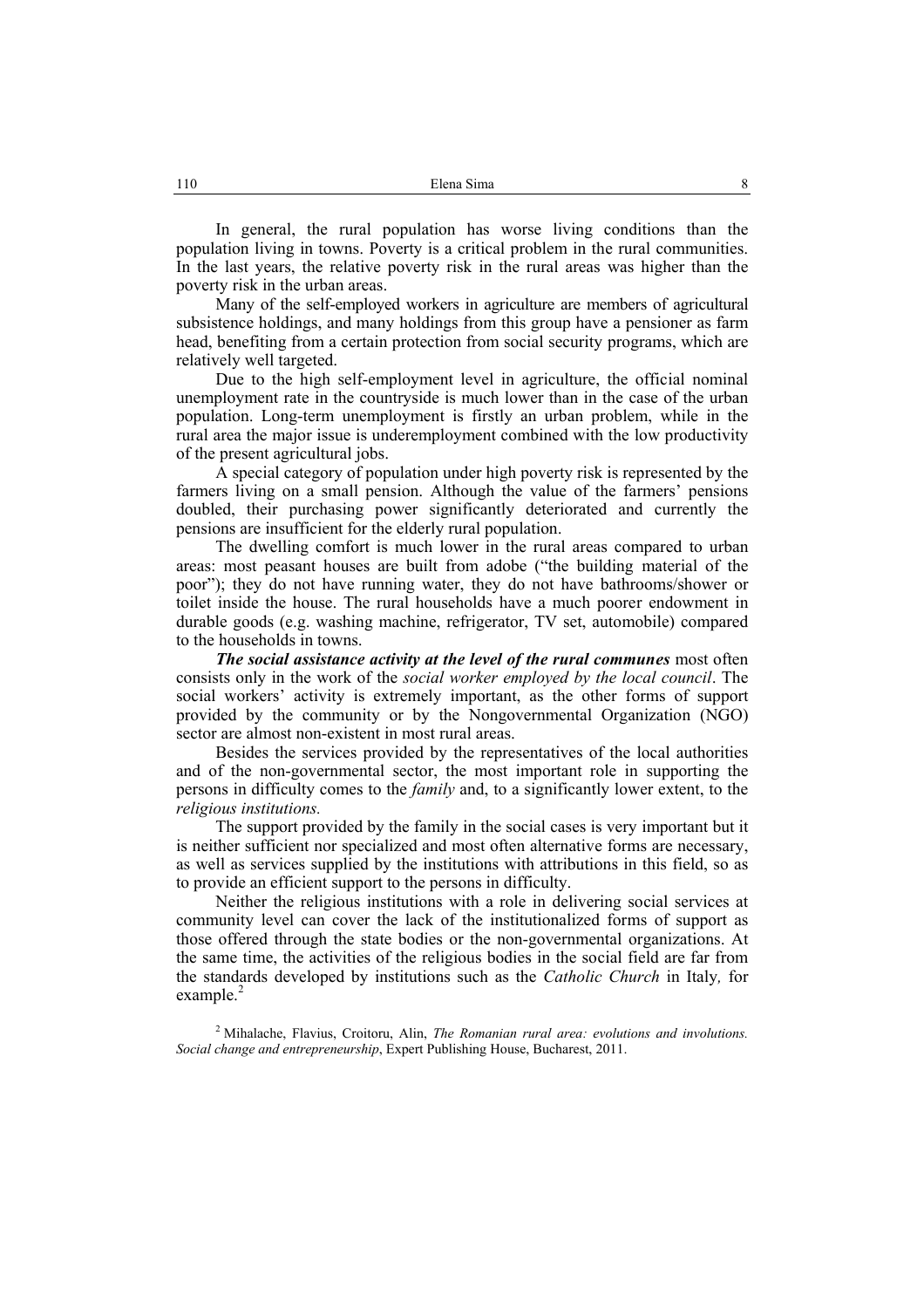The implication of the *non-governmental organizations* from the social sector in *the development of projects and programs in the rural area* is quite sporadical, even though in the last years, with the beginning of European financing through the Sectoral Operational Program *Human Resources Development,* the number of such types of organizations increased, which develop activities in the rural communities.

At the same time, we cannot speak yet about the existence of an important social role that NGOs may systematically have at the level of rural communities. The steps that have been made in this respect so far are not sufficient and there are many rural areas that remained with deficient social services.

The non-governmental sector development represent in this respect, the only viable modality by which we could cover the vacuum represented by the need for specialized social services at rural community level. The barriers to such a development can be identified both at the level of the rural communities and at the level of public policies in the field and of the access to finance.

The infrastructure problems and the relation with the local authorities are the main obstacles at community level, but these seem easily surmountable by comparison with the major problems in relation to the ensurance of the necessary finance for projects development.

**The actions of the NGOs** that activate in the social sector in the rural area are addressed to some specific target groups (unemployment, persons employed in the subsistence agriculture, rroma population, young people and disabled persons) and consist of the following:

– providing support and guidance for the integration on the labour market;

– training courses free of charge to people from vulnerable groups;

– organizing mediatization and information campaigns at the level of communities and public opinion;

– establishment of certain social economy entities and providing support to their activities;

– realization of studies and elaboration of strategies on the situation of vulnerable groups and intervention modalities at community level;

– supply of social services.

The implication of the non-governmental organizations in the rural communities consists of:

– supply of information and guidance services to the beneficiaries coming from the socially disadvantaged groups;

– supply of vocational guidance services and of vocational training courses to the unemployed and to persons looking for a job.

Thus, the actions of the NGOs with social activity in the rural area generally cover a small area of activities, and we can speak about the existence of a *niche* specific for them. The NGOs involvement increase can be achieved only through the development of the funding schemes to support their activities or through the creation of organizations inside the community, which develop activities mainly at community level.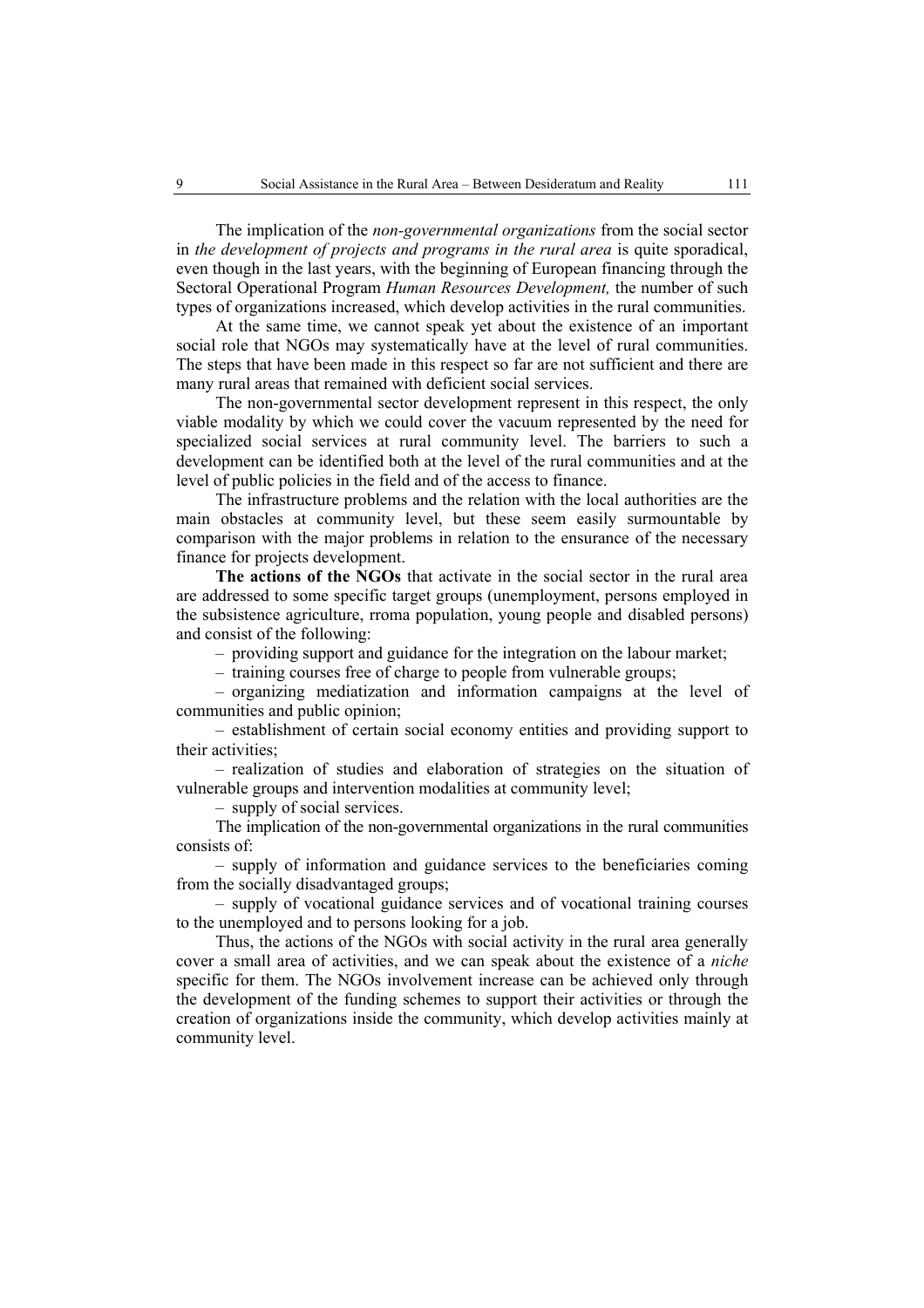Referring to the social services that can be provided to elderly people in difficulty, the aspects of interest are the existence and functioning of the social canteens, "*economat*" shops, home care services or care services in specialized institutions.

The presence of the social canteens in the rural area is quite sporadical; such suppliers in the rural area exist in only 24.1% of the counties under investigation, and *economat* shops at commune level are found only in two counties (Ilfov and Vâlcea). An explanation for this situation might be that in the rural area, the local people obtain their food from their own household, which should not justify the establishment of such units in the villages. Nevertheless, there are also processed food products that the villagers "import" from the urban area, and their presence at accessible prices (in the *economat* shops, where prices are lower) or even free of charge from the social canteens would be a welcome support for the elderly people.

At the level of the rural communities, within the local councils, the activity object of the social *protection activity* consists of the achievement of a whole set of measures, programs, professional activities, specialized protection services for persons, families, groups and communities with special problems, in difficulty and under high social risk, who are not able to attain a normal and decent way of life through their own means and efforts.

Village development depends on the economic progress of the whole society, and that is why any sectoral approach must take into account the larger framework represented by the general economic context. We cannot speak about the diminution of subsistence farming practice, for example, in the absence of the development of lucrative opportunities in other activity sectors, which could increase labour demand. From this perspective, the overcoming of economic problems at society level represents the only viable way through which a transformation of the economic profile of villages can take place. All the other measures that support the development of human capital, through the increase of the vocational training of individuals, represent only secondary measures, which, in the absence of the labour demand increase, cannot prove their efficiency.

### **5. CONCLUSIONS**

In the last decades, the Romanian village world was under a continuous transformation process, which led to the modification of the specificity of the rural localities, as well as of the demographic, occupational and value coordinates of the population.

An important part of the employed population has insecure jobs, seasonal or even occasional jobs, from which they get low incomes (mostly in kind), uncovered by the social security, health care and unemployment system.

Social assistance should ensure the respect of the people' rights as they are regulated in the international treaties and conventions that Romania ratified and